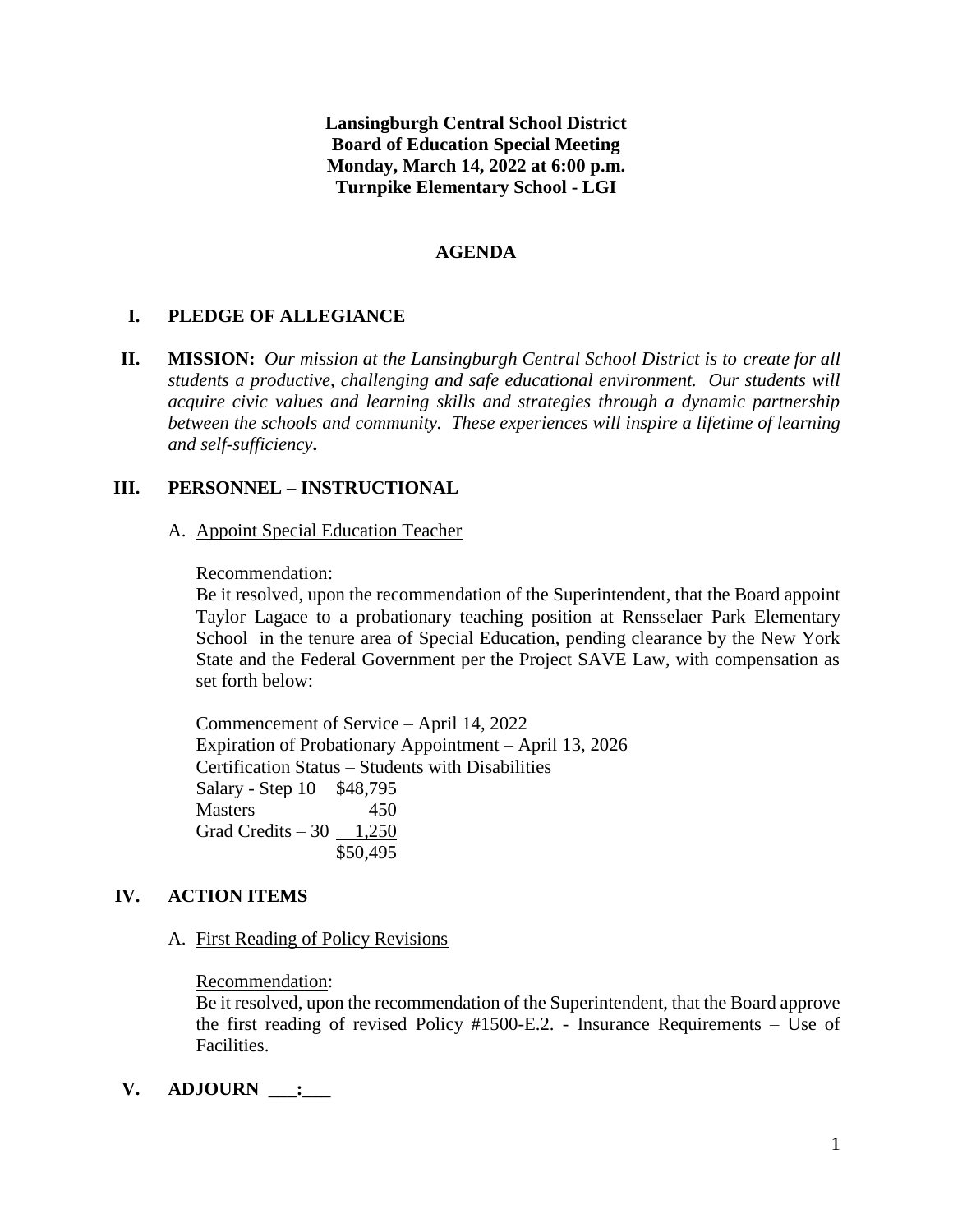### **INSURANCE REQUIREMENTS – USE OF FACILITIES**

The organization shall purchase and maintain during the term of use the following insurance. This insurance must be purchased from a New York State licensed, A.M. Best Rated "A" or "A+" carrier. The Lansingburgh Central School District and its Board of Directors **Education** (Board), shall be named as additional insured. A copy of the certificate and additional insured endorsement (62026 or equivalent) and additional insured endorsement (AIE CG 2026) shall be mailed to the District, two weeks prior with a provision that in the event the policies are either canceled or diminished, at the time of application, by certified mail, return receipt requested, thereof shall be given to the District. The activities shall not commence until they have obtained all insurance as required and such insurance has been approved by the District.

I. For All Coverages:

Any deductibles or self-insured retentions must be declared to and approved by the District and are the responsibility of the facility user. Any failure to comply with reporting provisions of the policies shall not affect coverage provided to the District, its Board, officers, employees or volunteers.

II. Commercial General Liability Insurance:

"Occurrence" form, including Premises-Operations, Products-Completed Operations, Contractual, Personal Injury, Owner-Contractor Protective and Fire Damage Legal Liability. Coverage shall be in the amount of \$1,000,000 per occurrence, \$2,000,000 aggregate.

With regard to Commercial General Liability coverages, the policies shall be endorsed to contain the following provisions:

 The Lansingburgh CSD, its Board, officers, employees and volunteers shall be listed as additional insured on the user's liability policies with the users coverage as primary and non-contributory coverage. Insurance coverage shall be primary insurance as respects the District, its Board, officers, employees and volunteers. **It is the intent of this agreement that additional insured status shall cover and extend to property and facilities including, but not limited to all areas identified in the application and/or permit, and sidewalks, walkways, parking lots, entrances, stairs and all other incidental to and/or connected with the use of the premises.**

 Any insurance or self-insurance maintained by the District, its Board, officers, employees and volunteers shall be excess of the Organization's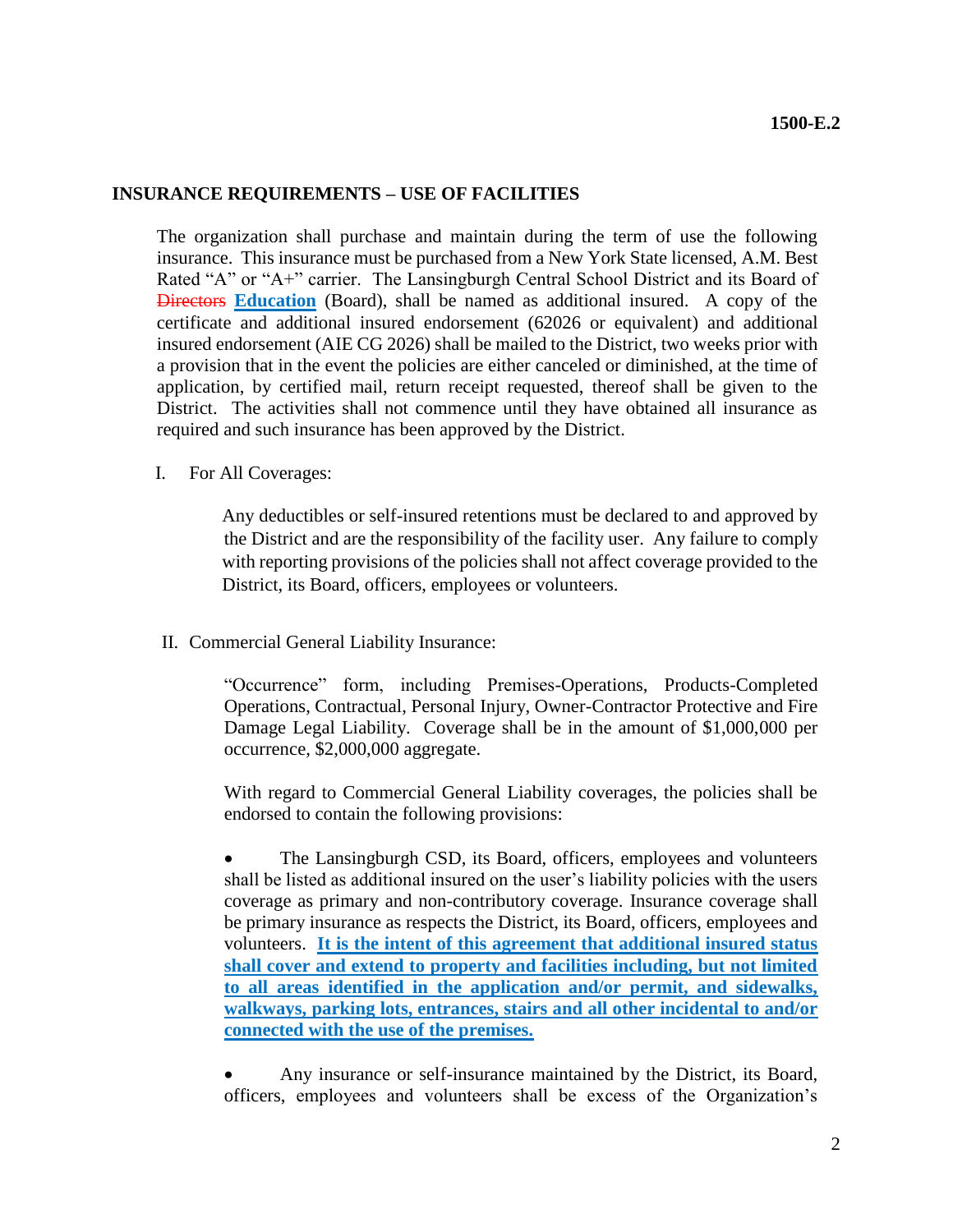insurance and shall not contribute to it with the users coverage as primary and non-contributory coverage.

 The District and its Board shall enjoy all rights and privileges of the policy without the responsibility to pay premiums.

Adopted: March 31, 2014 Revised: April 21, 2015 Revised: October 24, 2016 Reviewed: November 28, 2016